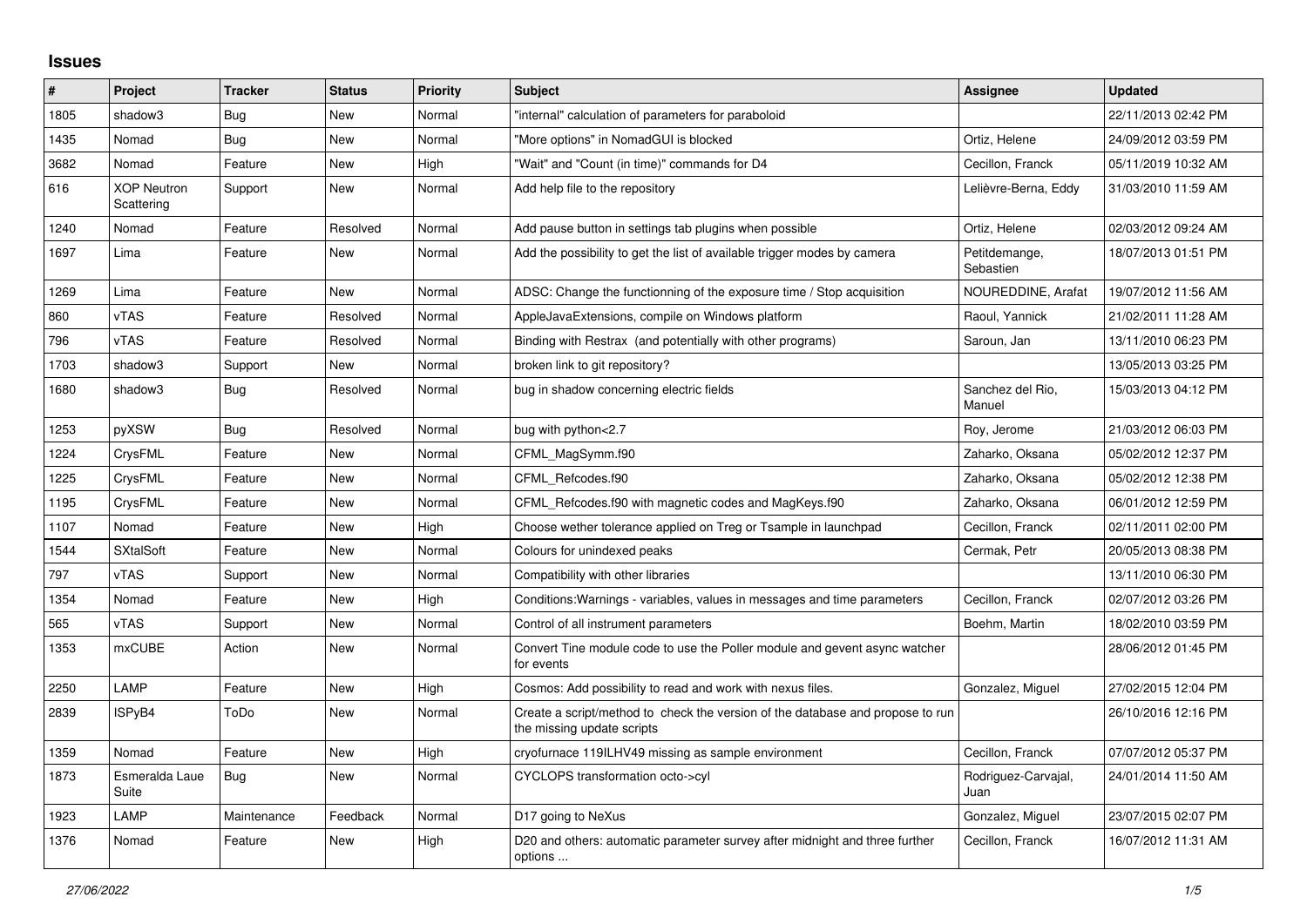| #    | Project | <b>Tracker</b> | <b>Status</b> | <b>Priority</b> | <b>Subject</b>                                                                                     | <b>Assignee</b>  | <b>Updated</b>      |
|------|---------|----------------|---------------|-----------------|----------------------------------------------------------------------------------------------------|------------------|---------------------|
| 1458 | Nomad   | Feature        | New           | Normal          | D20: "Infinity" or "eternity" instead of "999" or "9999" etc.!                                     | Cecillon, Franck | 11/10/2012 09:30 AM |
| 1469 | Nomad   | Feature        | New           | Normal          | D20: ALL "condition families" in Parameter survey !!!                                              | Cecillon, Franck | 24/10/2012 09:54 AM |
| 1366 | Nomad   | Feature        | New           | High            | D20: beam parameters (sample pressure Psample) in SPY!                                             | Cecillon, Franck | 11/07/2012 05:13 PM |
| 1138 | Nomad   | Feature        | New           | High            | D20: Call/SMS local contact/instrument responsible when high pressure drops<br>to zero             | Cecillon, Franck | 21/11/2011 01:09 PM |
| 1139 | Nomad   | Feature        | New           | High            | D20: Call/SMS local contact/instrument responsible when Nomad Server<br>crashes                    | Cecillon, Franck | 21/11/2011 01:11 PM |
| 1140 | Nomad   | Feature        | New           | High            | D20: Call/SMS local contact/instrument responsible when timeout in ROC count<br>mode               | Cecillon, Franck | 21/11/2011 01:11 PM |
| 1167 | Nomad   | <b>Bug</b>     | <b>New</b>    | Immediate       | D20: Changes in fields (title, number of repetitions) NOT taken into account                       | Cecillon, Franck | 25/11/2011 10:05 AM |
| 1446 | Nomad   | Feature        | New           | High            | D20: coldvalve management module as an example for a comeback of<br>GEORGE's "dials"               | Cecillon, Franck | 26/09/2012 02:53 PM |
| 1445 | Nomad   | Feature        | New           | High            | D20: Conditions (If in launchpad AND watchdog/alert)                                               | Cecillon, Franck | 26/09/2012 02:51 PM |
| 1357 | Nomad   | <b>Bug</b>     | New           | Normal          | D20: Conditions-Warnings scatter pop-up windows all over the desktop which<br>remain when inactive | Cecillon, Franck | 26/09/2012 02:44 PM |
| 1186 | Nomad   | <b>Bug</b>     | New           | High            | D20: continuously trying to contac ln2/lhe eurotherms although not meant to be<br>contacted        |                  | 09/12/2011 10:21 AM |
| 1110 | Nomad   | Feature        | <b>New</b>    | High            | D20: copy-paste of text into fields                                                                | Cecillon, Franck | 02/11/2011 02:22 PM |
| 1108 | Nomad   | Feature        | New           | Normal          | D20: Define sample temperature range, when outside consider sample stick as<br>disconnected        | Cecillon, Franck | 02/11/2011 02:07 PM |
| 1456 | Nomad   | <b>Bug</b>     | New           | High            | D20: Fast mode not working when activated directly after ramp mode --<br>SOLVED???                 | Cecillon, Franck | 11/10/2012 09:18 AM |
| 1459 | Nomad   | Feature        | New           | High            | D20: Get rid of the "Pause" button for D20!                                                        | Cecillon, Franck | 11/10/2012 09:33 AM |
| 1165 | Nomad   | Feature        | New           | Normal          | D20: have analogon to the mad command "MOV" in contrast to "POS"!                                  | Cecillon, Franck | 24/11/2011 11:33 AM |
| 1185 | Nomad   | Bug            | New           | High            | D20: High pressure cell values only read when sending set-point                                    | Cecillon, Franck | 09/12/2011 10:20 AM |
| 1118 | Nomad   | Feature        | New           | Normal          | D20: Monochromator setting - curvature                                                             | Cecillon, Franck | 08/11/2011 09:41 AM |
| 1447 | Nomad   | Feature        | New           | Immediate       | D20: ramps on setpopint (good), regulation and sample (bad!)                                       | Cecillon, Franck | 26/09/2012 02:55 PM |
| 1448 | Nomad   | Feature        | New           | Immediate       | D20: Refresh of Parameter survey plots                                                             | Cecillon, Franck | 26/09/2012 02:57 PM |
| 1427 | Nomad   | <b>Bug</b>     | New           | Immediate       | D20: RocScan: Detector display does NOT refresh during acquisition                                 | Cecillon, Franck | 31/08/2012 11:30 AM |
| 1468 | Nomad   | <b>Bug</b>     | New           | Normal          | D20: roirate and roisum do not work in conditions                                                  | Cecillon, Franck | 24/10/2012 09:50 AM |
| 1184 | Nomad   | <b>Bug</b>     | New           | Normal          | D20: slitm_l/r do not always show the right encoder values                                         | Cecillon, Franck | 09/12/2011 10:20 AM |
| 1443 | Nomad   | <b>Bug</b>     | New           | Urgent          | D20: still more options for cryostat temperature setting                                           | Cecillon, Franck | 26/09/2012 02:46 PM |
| 1355 | Nomad   | Feature        | New           | High            | D20: Switch applying tolerance between regulation and sample in the<br>launchpad                   | Cecillon, Franck | 12/07/2012 01:22 PM |
| 1457 | Nomad   | <b>Bug</b>     | New           | Normal          | D20: Time estimation in NoMad Spy wrong for RocCount (at least )                                   | Cecillon, Franck | 11/10/2012 09:26 AM |
| 1444 | Nomad   | Bug            | New           | Immediate       | D20: Watchdog/Alert popups                                                                         | Cecillon, Franck | 26/09/2012 02:47 PM |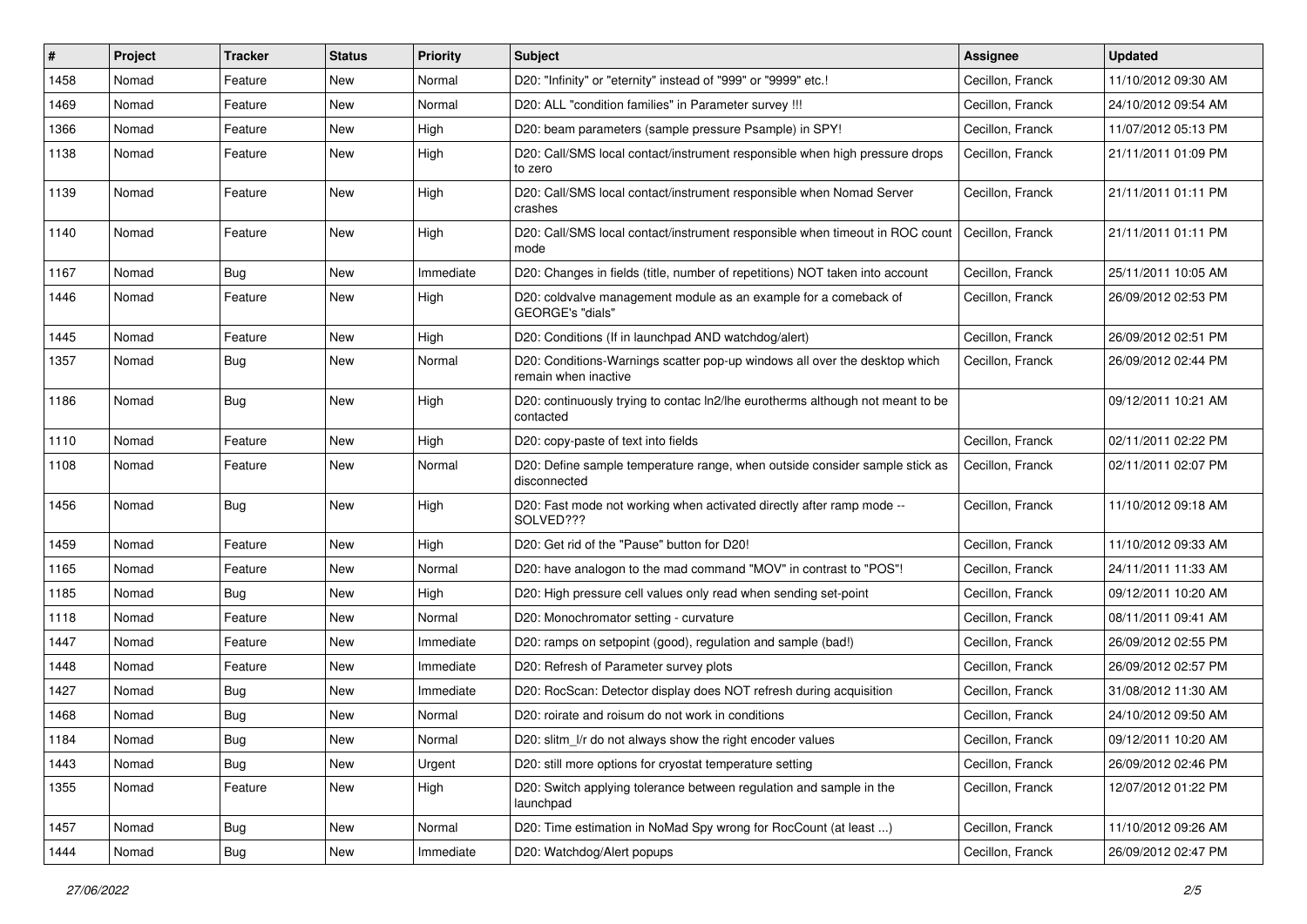| $\vert$ # | Project                 | <b>Tracker</b> | <b>Status</b> | <b>Priority</b> | <b>Subject</b>                                                        | <b>Assignee</b>             | <b>Updated</b>      |
|-----------|-------------------------|----------------|---------------|-----------------|-----------------------------------------------------------------------|-----------------------------|---------------------|
| 558       | vTAS                    | Feature        | New           | Normal          | Data import - better error messages                                   | Raoul, Yannick              | 12/02/2010 06:45 PM |
| 2036      | nMOLDYN                 | <b>Bug</b>     | New           | High            | documentation generation                                              | Pellegrini, Eric            | 02/07/2014 10:33 AM |
| 1874      | shadow3                 | Bug            | New           | Normal          | end.xx files                                                          |                             | 24/01/2014 02:09 PM |
| 795       | vTAS                    | Bug            | Resolved      | Normal          | Error when setting a new sample                                       | Saroun, Jan                 | 13/11/2010 06:08 PM |
| 1198      | <b>mxCUBE</b>           | Action         | New           | Normal          | Explicit abstract interfaces for Hardware Objects                     | Oscarsson, Marcus           | 13/01/2012 11:32 AM |
| 1932      | Debian FablO            | <b>Bug</b>     | New           | Normal          | fabio viewer                                                          |                             | 08/04/2014 03:27 PM |
| 1698      | <b>SXtalSoft</b>        | <b>Bug</b>     | New           | Normal          | file location                                                         | Cermak, Petr                | 24/05/2013 11:08 AM |
| 1364      | Nomad                   | Feature        | New           | High            | Furnace PID - more flexibility                                        | Cecillon, Franck            | 11/07/2012 10:12 AM |
| 1234      | Nomad                   | <b>Bug</b>     | New           | High            | Generic scan list not refreshed                                       | legoc, yannick              | 20/02/2012 03:34 PM |
| 1001      | Nomad                   | Feature        | Assigned      | Normal          | Generic sequencer                                                     | Locatelli, Jerome           | 06/07/2011 07:58 AM |
| 1200      | <b>mxCUBE</b>           | Support        | New           | Normal          | git pushes should send emails to developer members                    |                             | 13/01/2012 02:45 PM |
| 775       | CrysFML                 | Feature        | New           | Normal          | Graphical CrysFML version using a free GUI library like pilib or japi |                             | 15/03/2011 11:27 PM |
| 1191      | Lima                    | Feature        | New           | Normal          | Having the possibility to get the last error message                  | Petitdemange,<br>Sebastien  | 08/03/2013 03:53 PM |
| 1848      | Debian FablO            | <b>Bug</b>     | <b>New</b>    | High            | here the lintian4python complain about python-fabio                   |                             | 07/01/2014 09:34 AM |
| 1879      | Esmeralda Laue<br>Suite | Bug            | New           | Normal          | hkl index limit                                                       | Rodriguez-Carvajal,<br>Juan | 27/01/2014 03:42 PM |
| 1709      | <b>SXtalSoft</b>        | <b>Bug</b>     | Resolved      | Normal          | Image transformation is not working                                   | Cermak, Petr                | 24/05/2013 06:59 PM |
| 1762      | Lima                    | Bug            | New           | Normal          | import Lima. Andor3 failed if Lima. Core was not imported before      |                             | 02/11/2013 01:49 PM |
| 1539      | <b>SXtalSoft</b>        | Feature        | New           | Normal          | Improve the noise correction                                          |                             | 04/12/2012 06:05 PM |
| 1034      | Nomad                   | Feature        | Assigned      | Normal          | IN16 - IN13 - IN10 elastic scan temp data file                        | Locatelli, Jerome           | 06/09/2011 09:10 AM |
| 1177      | Nomad                   | Bug            | Resolved      | Normal          | IN3: buttons (stop, pause, continu) always linked to the launch pad   | Ortiz, Helene               | 02/07/2012 01:18 PM |
| 1148      | Nomad                   | Feature        | New           | Normal          | IN3: Open scan plot automatically                                     |                             | 23/11/2011 08:53 AM |
| 1164      | Nomad                   | Feature        | New           | Normal          | IN3: Pause/Continu, re-positionning moved axis during pause mode      |                             | 23/11/2011 11:02 AM |
| 1151      | Nomad                   | Feature        | New           | Normal          | IN3: Print a XBU editor                                               |                             | 23/11/2011 09:02 AM |
| 1159      | Nomad                   | Feature        | New           | Normal          | IN3: Review of output                                                 |                             | 23/11/2011 10:57 AM |
| 1158      | Nomad                   | Feature        | New           | Normal          | IN3: review spy for slitcomponent controller                          |                             | 23/11/2011 10:56 AM |
| 1163      | Nomad                   | Feature        | New           | Normal          | IN3: the same time variable should be used for scan and simple count  |                             | 23/11/2011 11:00 AM |
| 850       | vTAS                    | Feature        | Resolved      | Normal          | initial state [Jiri]                                                  | Raoul, Yannick              | 27/11/2013 03:03 PM |
| 1014      | Nomad                   | Support        | New           | Low             | Installation package                                                  |                             | 16/08/2011 05:40 PM |
| 1922      | LAMP                    | Feature        | New           | Normal          | IQ(t) for TOF (fft)                                                   | Rols, Stephane              | 01/04/2014 01:19 PM |
| 1203      | mxCUBE                  | Feature        | New           | Normal          | Keyword change for detector-dependent parameters                      | Beteva, Antonia             | 13/01/2012 02:51 PM |
| 1880      | Esmeralda Laue<br>Suite | Feature        | New           | Normal          | kvec steps                                                            | Rodriguez-Carvajal,<br>Juan | 27/01/2014 03:44 PM |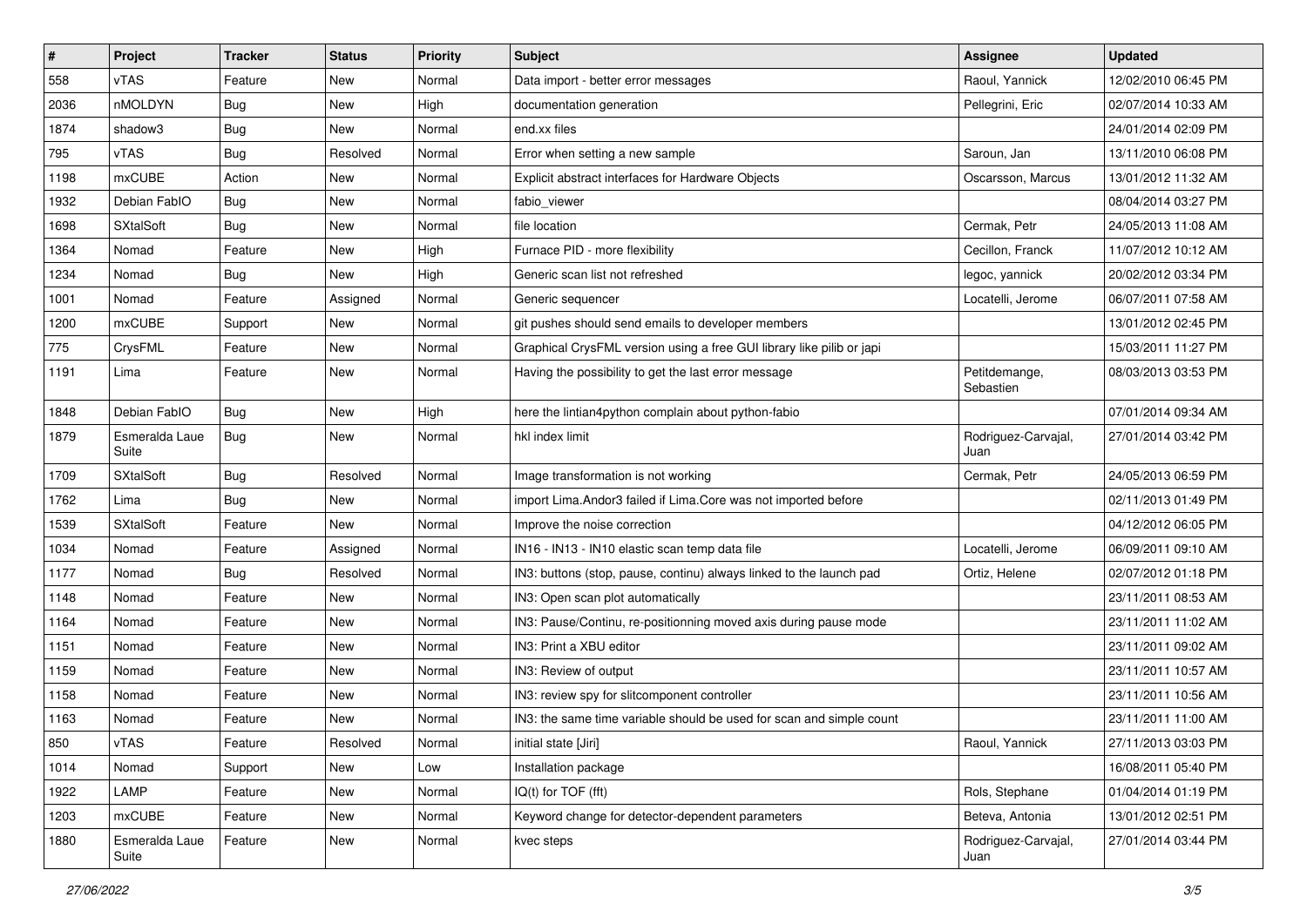| #    | Project          | <b>Tracker</b> | <b>Status</b> | <b>Priority</b> | <b>Subject</b>                                                                               | Assignee                   | <b>Updated</b>      |
|------|------------------|----------------|---------------|-----------------|----------------------------------------------------------------------------------------------|----------------------------|---------------------|
| 2207 | nMOLDYN          | Feature        | New           | Normal          | Limit number of frames to optimize prime factors                                             |                            | 18/12/2014 11:20 AM |
| 1199 | mxCUBE           | Action         | New           | Normal          | Make existing hardware objects and bricks ESRF-independent                                   |                            | 13/01/2012 02:48 PM |
| 1201 | mxCUBE           | Action         | New           | Normal          | Make sure model-view-controller design is properly followed                                  |                            | 13/01/2012 02:47 PM |
| 1732 | Lima             | Action         | New           | Normal          | Maxipix Plugin: Migrate python code to C++                                                   | Claustre, Laurent          | 17/07/2013 07:03 PM |
| 974  | Nomad            | Feature        | New           | Low             | Missing log message when server stopped                                                      |                            | 17/06/2011 12:55 PM |
| 1360 | Nomad            | <b>Bug</b>     | New           | Immediate       | Missing sample environments: D20 furnace (and D1B furnace and pool-CF<br>119ILHV49)          | Cecillon, Franck           | 09/07/2012 10:13 AM |
| 1461 | shadow3          | <b>Bug</b>     | New           | Normal          | Neede upgrade of xsh run in shadowvui macros to work with shadow3                            | Sanchez del Rio,<br>Manuel | 12/10/2012 11:52 AM |
| 1097 | CrysFML          | Feature        | New           | Normal          | new variables and subroutines                                                                | Zaharko, Oksana            | 02/11/2011 12:12 AM |
| 1226 | CrysFML          | Feature        | New           | Normal          | optimization of magnetic structure with domains                                              | Zaharko, Oksana            | 05/02/2012 12:40 PM |
| 1397 | Nomad            | <b>Bug</b>     | New           | Normal          | OrangeCryostat controller does not start ColdValve                                           |                            | 26/07/2012 11:20 AM |
| 557  | vTAS             | Feature        | New           | Low             | Panel Experiment - input validation through a button                                         | Raoul, Yannick             | 12/02/2010 06:43 PM |
| 556  | vTAS             | Feature        | New           | Normal          | Panel Status <-- should quote "FlatCone" and the ref. channel                                | Raoul, Yannick             | 12/02/2010 06:42 PM |
| 1105 | Nomad            | <b>Bug</b>     | <b>New</b>    | High            | Parameter survey viewer not refreshing                                                       | Cecillon, Franck           | 02/11/2011 01:35 PM |
| 546  | <b>vTAS</b>      | <b>Bug</b>     | New           | High            | Polarised neutron data                                                                       | Raoul, Yannick             | 08/02/2010 02:44 PM |
| 1327 | Nomad            | <b>Bug</b>     | New           | Normal          | PolarizationController read actual_state_long                                                |                            | 07/06/2012 11:10 AM |
| 1540 | <b>SXtalSoft</b> | Feature        | Assigned      | Normal          | Preferences: Contrast dialog: Min-Max, color                                                 | Cermak. Petr               | 24/01/2013 02:35 PM |
| 1761 | Lima             | <b>Bug</b>     | New           | Normal          | problem with tango7 and RGB24                                                                |                            | 29/10/2013 06:39 PM |
| 1460 | shadow3          | <b>Bug</b>     | Resolved      | Normal          | Problems with mosaic crystals                                                                | Sanchez del Rio,<br>Manuel | 11/04/2013 09:28 AM |
| 1533 | <b>SXtalSoft</b> | <b>Bug</b>     | New           | Normal          | rafub gui                                                                                    |                            | 26/11/2012 10:07 PM |
| 1532 | <b>SXtalSoft</b> | Bug            | New           | Normal          | rafub gui                                                                                    |                            | 26/11/2012 01:43 PM |
| 1531 | <b>SXtalSoft</b> | <b>Bug</b>     | Feedback      | Normal          | rafub gui                                                                                    |                            | 29/11/2012 05:21 PM |
| 1530 | <b>SXtalSoft</b> | <b>Bug</b>     | Resolved      | Normal          | rafub gui                                                                                    |                            | 29/11/2012 05:20 PM |
| 1529 | <b>SXtalSoft</b> | <b>Bug</b>     | Resolved      | Normal          | rafub gui                                                                                    |                            | 29/11/2012 05:13 PM |
| 564  | vTAS             | Feature        | New           | Normal          | Re-organisation of instrument parameter panel, up-dating A2, A4 and A6 with<br>actual values | Raoul, Yannick             | 18/02/2010 03:57 PM |
| 906  | shadow3          | <b>Bug</b>     | New           | Normal          | read/write compatibility in shadowvui and shadow3                                            |                            | 14/03/2011 04:27 PM |
| 1189 | Nomad            | Feature        | New           | Normal          | Refresh automatically the list of controllers in Parameter Survey                            |                            | 16/12/2011 04:37 PM |
| 1541 | <b>SXtalSoft</b> | Feature        | Resolved      | Normal          | Reset item in File menu is not working properly                                              |                            | 20/05/2013 08:37 PM |
| 554  | vTAS             | Feature        | New           | Normal          | Sample list <- up/down arrows                                                                | Raoul, Yannick             | 12/02/2010 06:39 PM |
| 2256 | LAMP             | Feature        | New           | Normal          | SANS: D33, using all panels in ToF mode.                                                     | Richard, Didier            | 27/02/2015 03:10 PM |
| 2255 | LAMP             | Feature        | New           | Normal          | SANS: resizing UI sans_settings to enlarge the results List and its plotting area.           | Richard, Didier            | 27/02/2015 03:08 PM |